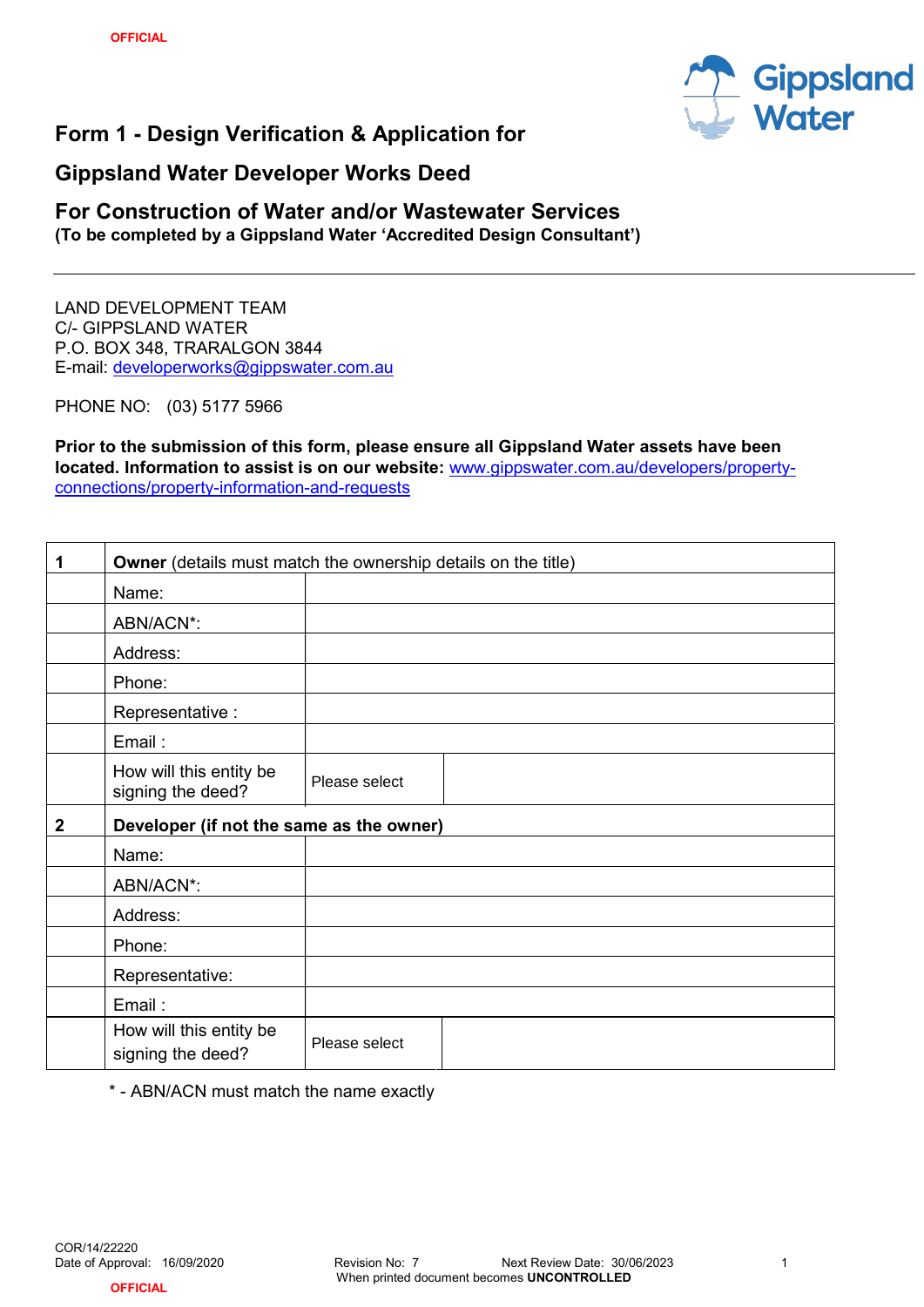

| 3 | Details of the accredited consultant you have engaged to undertake or oversee the survey,<br>design, project management, construction and asset recording of works to be constructed under<br>any Developer Works Deed with Gippsland Water. |               |  |  |  |  |  |
|---|----------------------------------------------------------------------------------------------------------------------------------------------------------------------------------------------------------------------------------------------|---------------|--|--|--|--|--|
|   | Name:                                                                                                                                                                                                                                        |               |  |  |  |  |  |
|   | ABN/ACN*:                                                                                                                                                                                                                                    |               |  |  |  |  |  |
|   | Address:                                                                                                                                                                                                                                     |               |  |  |  |  |  |
|   | Phone:                                                                                                                                                                                                                                       |               |  |  |  |  |  |
|   | Representative:                                                                                                                                                                                                                              |               |  |  |  |  |  |
|   | Email:                                                                                                                                                                                                                                       |               |  |  |  |  |  |
|   | How will this entity<br>be signing the deed?                                                                                                                                                                                                 | Please select |  |  |  |  |  |

\* - ABN/ACN must match the name exactly

| $\boldsymbol{4}$ | Land                                     |                                          |  |              |                  |
|------------------|------------------------------------------|------------------------------------------|--|--------------|------------------|
|                  | Address:                                 |                                          |  |              |                  |
|                  | Precise Title:                           | <b>Parent title Volume</b>               |  | <b>Folio</b> | <b>Parent PS</b> |
|                  | Site Information:                        | <b>Planning Permit number:</b>           |  |              |                  |
|                  |                                          | <b>Unregistered Plan of Subdivision:</b> |  |              |                  |
|                  |                                          |                                          |  |              |                  |
| 5                | <b>Consultant's Insurance</b>            |                                          |  |              |                  |
|                  | Professional Indemnity Insurance:        |                                          |  |              |                  |
|                  | Policy Details (Insurer, policy number): |                                          |  |              |                  |
|                  | Amount:                                  |                                          |  |              |                  |
|                  | Development (name)                       |                                          |  |              |                  |
| 6                | <b>Gippsland Water drawing numbers</b>   |                                          |  |              |                  |